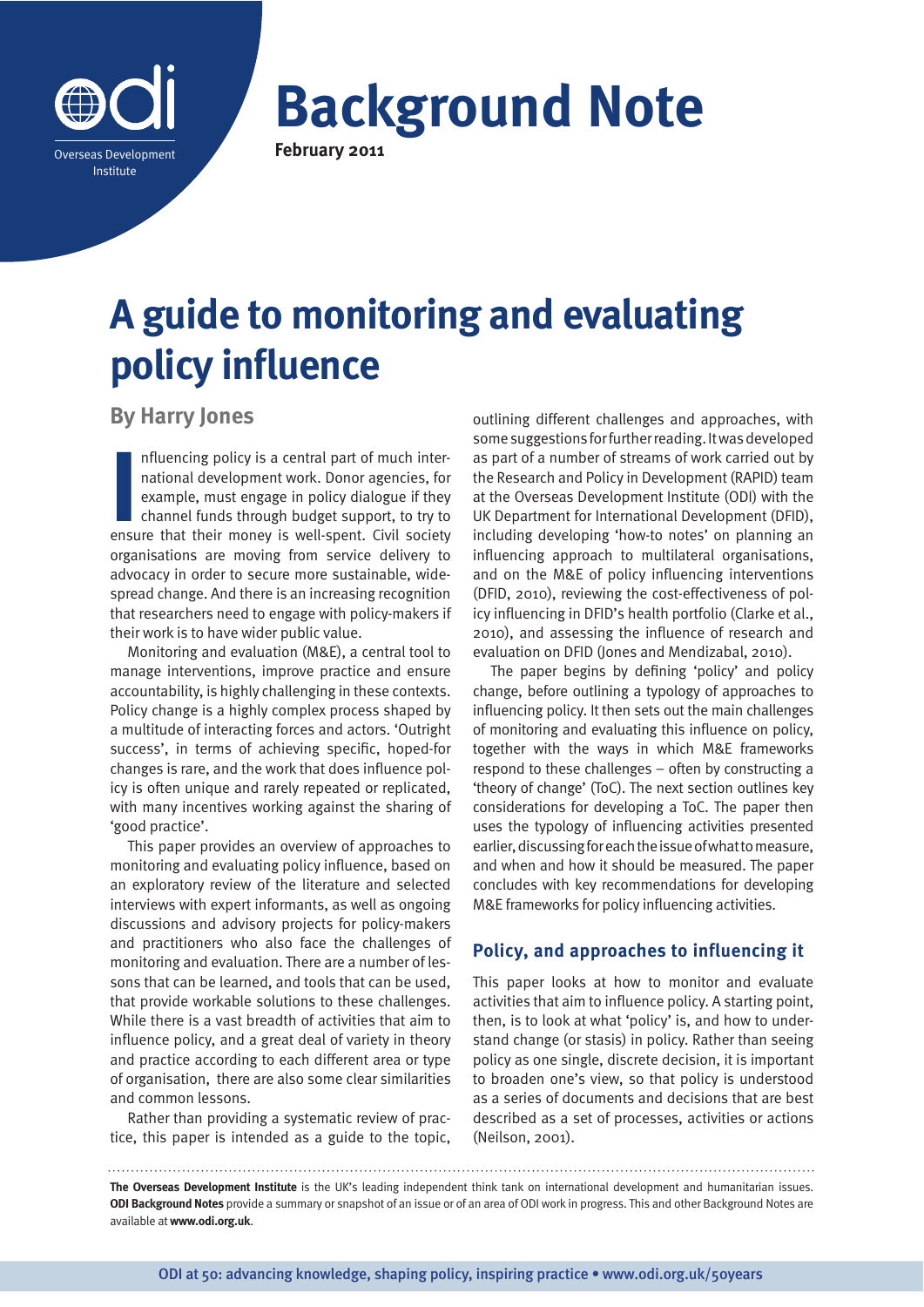Jones and Villar (2008), for example, draw on the 1998 study by Keck and Sikkink on transnational advocacy and the policy process to highlight five key dimensions of possible policy impact (Jones and Villar, 2008; Keck and Sikkink, 1998):

- Framing debates and getting issues on to the political agenda: this is about **attitudinal change**, drawing attention to new issues and affecting the awareness, attitudes or perceptions of key stakeholders.
- Encouraging **discursive commitments** from states and other policy actors: affecting language and rhetoric is important to, for example, promote recognition of specific groups or endorsements of international declarations.
- Securing **procedural change** at domestic or international level: changes in the process whereby policy decisions are made, such as opening new spaces for policy dialogue.
- Affecting **policy content**: while legislative change is not the sum total of policy change, it is an important element.

**•** Influencing **behaviour change** in key actors: policy change requires changes in behaviour and implementation at various levels in order to be meaningful and sustainable.

There is a very wide variety of activities to influence policy. One way to categorise them is to distinguish between approaches that take the 'inside track', working closely with decision-makers, versus 'outside track' approaches that seek to influence change through pressure and confrontation. There is also a distinction between approaches that are led by evidence and research versus those that involve, primarily, values and interests. This marks out four possible approaches to policy influencing, set out in Figure 1 below.

The approaches and tools used to manage and measure 'outside track' influencing are relatively similar to each other, so we can simplify this to three main types of approaches to influencing policy. The three types of policy influencing activity are: evidence and advice, public campaigns and advocacy, and lobby-



|  |  | <b>Table 1: Typology of influencing activities</b> |  |
|--|--|----------------------------------------------------|--|
|--|--|----------------------------------------------------|--|

| <b>Type of influencing</b>       | <b>Where? Through what channels?</b>                                                                                                                    | How? By what means?                                                                                                                                      |
|----------------------------------|---------------------------------------------------------------------------------------------------------------------------------------------------------|----------------------------------------------------------------------------------------------------------------------------------------------------------|
| Evidence and advice              | • National and international policy discourses/debates<br>• Formal and informal meetings                                                                | • Research and analysis, 'good practice'<br>• Evidence-based argument<br>• Providing advisory support<br>• Developing and piloting new policy approaches |
| Public campaigns and<br>advocacy | • Public and political debates in developing countries<br>• Public meetings, speeches, presentations<br>• Television, newspapers, radio and other media | • Public communications and campaigns<br>• 'Public education'<br>• Messaging<br>• Advocacy                                                               |
| Lobbying and negotiation         | • Formal meetings<br>• Semi-formal and informal channels<br>• Membership and participation in boards and committees                                     | • Face-to-face meetings and discussions<br>• Relationships and trust<br>• Direct incentives and diplomacy                                                |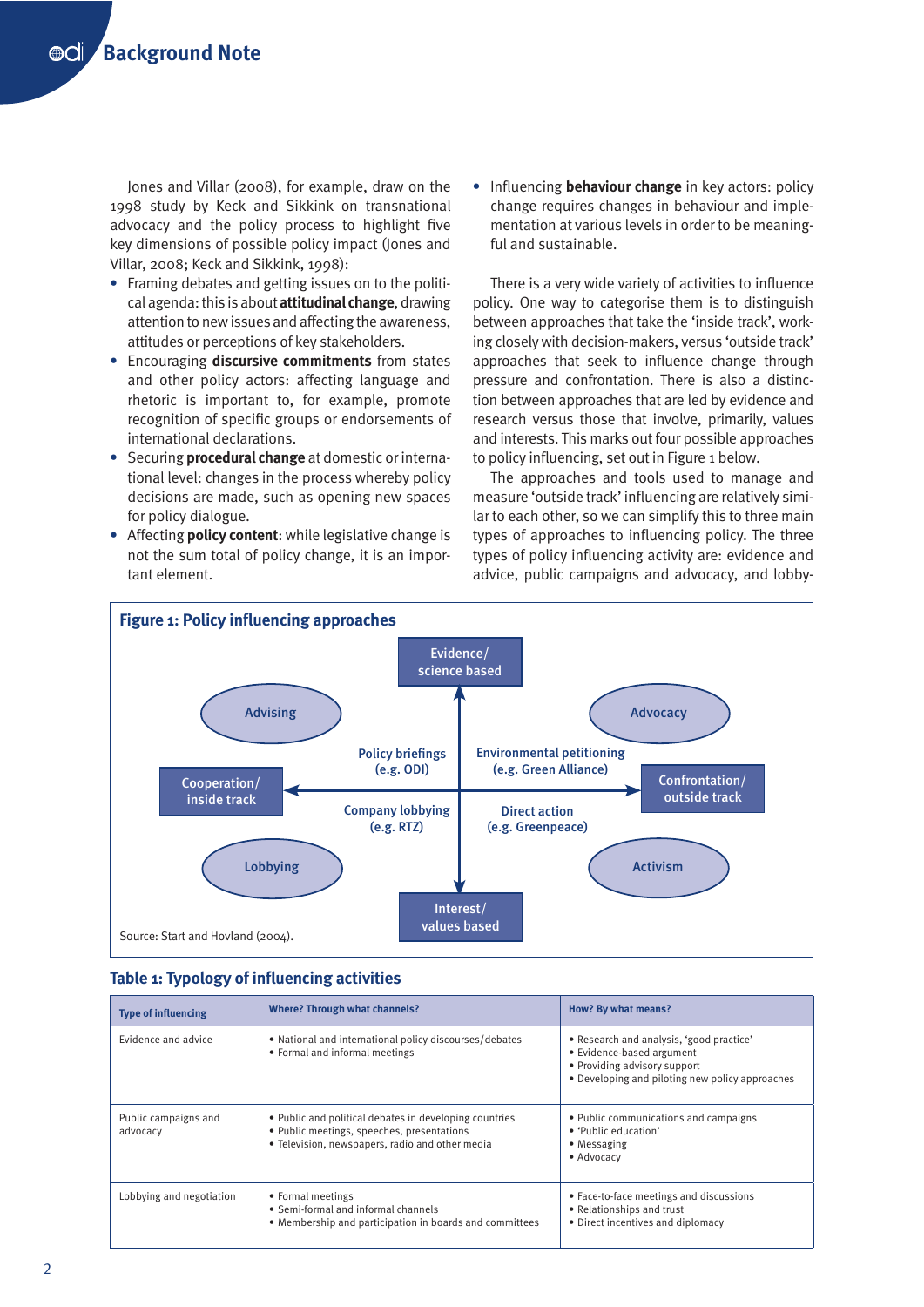ing and negotiation (see Table 1). These correspond, roughly, to 'advisory', 'advocacy' and 'lobbying' in Figure 1. Each of these typically involve certain sets of activities carried out in certain spaces and through certain channels, and are summarised in Table 1.

## **Tackling the challenges of M&E of policy influence**

Monitoring and evaluation (M&E) are widely recognised as being crucial elements of managing and implementing projects, programmes and policies in both public and private sector organisations. The production and use of M&E information during and after an intervention is generally seen as a central plank in systems for reporting and accountability, in demonstrating performance, and/or for learning from experience and improving future work. Monitoring and evaluating policy influencing work, however, presents some particular challenges and complexities. These challenges are, in general, integral to policy influencing work and not specific to one particular sector or approach to policy influence. Although they have been well documented and described elsewhere, they provide a useful starting point for looking at approaches to the M&E of policy influence.

First, there are a range of **conceptual and technical challenges**. It can be very difficult to determine the links between policy influencing activities and outputs, and any change (or stasis) in policy. Policy change is highly complex and proceeds in anything but a 'linear' or 'rational' fashion, with policy processes shaped by a multitude of interacting forces and actors. This makes it almost impossible to predict with confidence the likely consequences of a set of activities on policy, and extremely difficult to pin down the full effect of actions even after the event.

This is about a difficulty in establishing causality, and is known as the 'attribution problem', which has a long history in the field of evaluation (Iverson, 2003). Methodologies such as experimental and quasi-experimental impact evaluation that can function to analyse attribution in other circumstances are unsuitable for policy influencing work because it is difficult to establish a plausible counter-factual. Some have argued that there are additional problems in measuring both inputs and outputs of many influencing activities, such as research communication (Ekboir, 2003).

Second, **the nature of policy influencing work** presents further challenges to more traditional M&E approaches. 'Outright success' in terms of achieving the specific changes that were sought is rare, with some objectives modified or jettisoned along the way. There is an element of subjectivity in whether gains were significant, consistent with the wider goals of an

organisation or campaign, or co-opted. In other words, the policy context is likely to change of its own accord, and influencing objectives may need to be altered in reaction to this or to other external forces. This means that objectives formulated at the outset of influencing work may not be the best yardstick against which to judge its progress. Policy changes tend to occur over long timeframes that may not be suitable to measurement in the usual rhythms of projects and evaluations in aid agencies. In addition, much influencing work and advocacy is most effective when carried out in alliances, coalitions and networks, which presents difficulties in judging the specific contribution of one organisation to a change (even after some kind of judgement about contribution or attribution has been made).

Third, there are further **practical problems that constrain the production and use of knowledge** about influencing activities. Staff carrying out influencing work rarely have the time or resources to conduct robust M&E, and there tend to be further problems of M&E capacity at the individual and institutional level in many organisations that work in advocacy and other influencing activities. This can also result in objectives and goals that are not clearly defined or communicated from the outset. Policy influencing involves political and sometimes highly conflicting processes, leading to difficulties in determining how best to solicit or interpret the accounts of different actors. Influencing work is often unique, rarely repeated or replicated and, even worse, there are incentives against the sharing of 'good practice'. If one lobby found, for example, some kind of 'magic bullet' to influence policy, it would be nullified if they shared the technique publically. Equally, policy-makers are unlikely to be happy with claims that their decisions can be attributed to the influence of another actor.

These challenges present serious difficulties for strategic decisions, for the adaptation of implementation, and for reporting to funders about where their money has gone. There are, however, a number of frameworks and approaches to help users overcome the conceptual and technical difficulties. The vast majority of these involve, either explicitly or implicitly, developing a '**theory of change**' (ToC). This is referred to in various ways, such as a 'logical model', 'programme theory' or 'roadmap', but it is, basically, a model of how the policy influencing activities are envisaged to result in the desired changes in policy or in people's lives (Whelan, 2008).

A ToC is an essential tool for the M&E of policy influence, not only for improving policy influencing projects and enhancing decision-making, but also for accountability and reporting to stakeholders external to the programme.

**Improving projects:** literature on planning and M&E in complex settings highlights the importance of M&E to test and reflect on a project's ToC. This is, for exam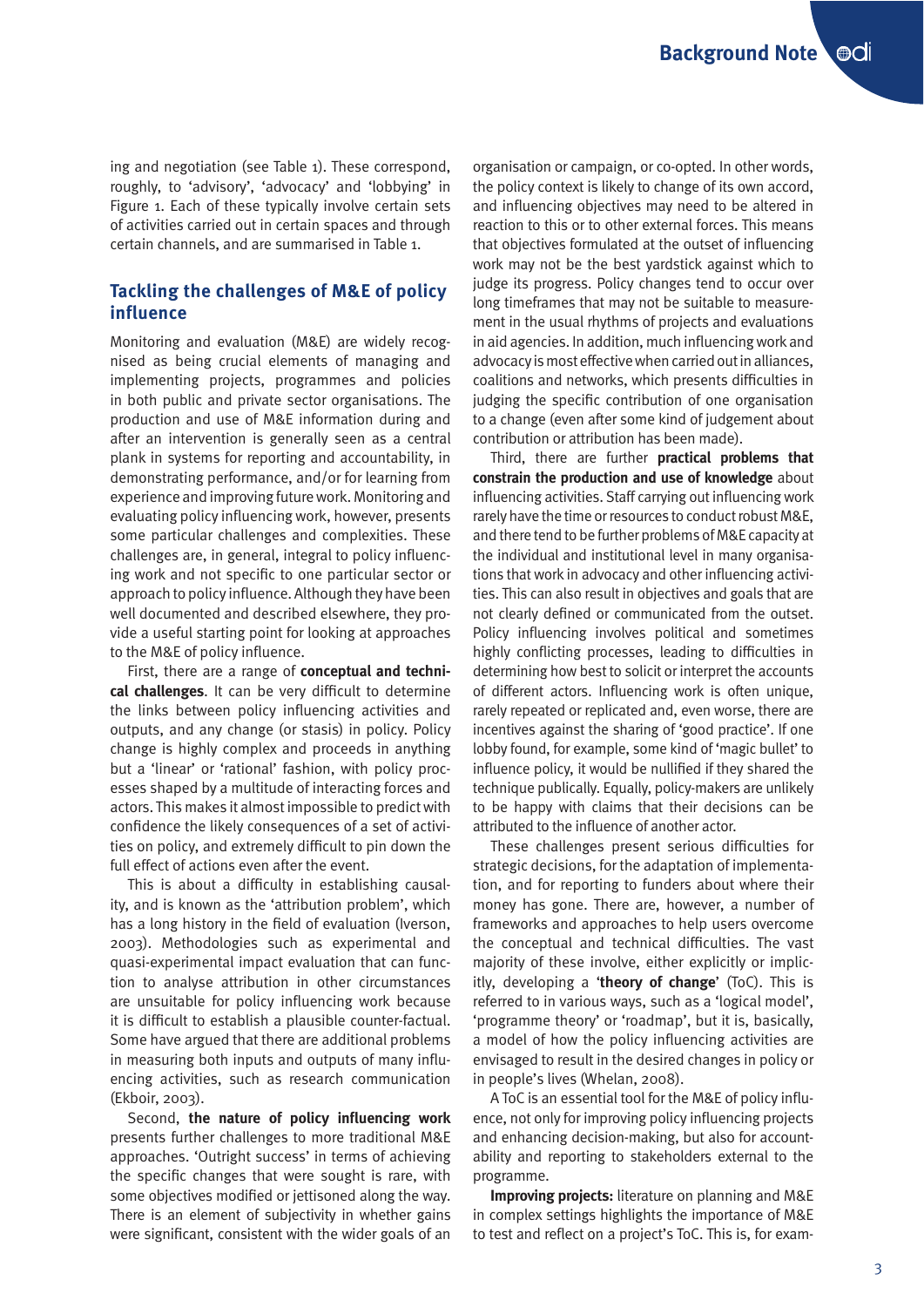ple, a key principle of adaptive management, in which projects or programmes are seen as 'experiments', examining hypotheses about problems and how they can be addressed, with ongoing cycles of evaluation, assessment, and adjustment of change models and activities. M&E activities must, therefore, focus on 'making sense' of the available information and data. Sense-making is defined as 'a motivated continuous effort to understand connections (which can be among people, places, and events) in order to anticipate their trajectories and act effectively' (Klein, Moon et al., 2006: 71). Evidence shows that this key activity runs alongside action (rather than preceding it) for contexts and circumstances that are complex, uncertain and ambiguous (Kurtz and Snowden, 2003).

In complex situations project and programme managers face ambiguity, with available knowledge and information supporting several different interpretations at the same time. This means that teams need to come together to question their models of change, their underlying assumptions and the relevance of their goals. It is important to discuss the framing of an issue explicitly, and question whether interpretations truly follow from available data, and what is missing or uncertain.

**Accountability and reporting:** Once a ToC is completed it lays out a number of dimensions and intermediate outcomes against which the project's influence can be measured. Providing a clear statement of strategy and direction is a central element of accountability practices, and is even more important for policy influencing, where making objectives and strategies explicit is a key ingredient of success (Jones, 2008). Evaluating strategy and direction, and analysing a project's expectations for change is, then, an important part of evaluating that project. Evaluators often have to construct the ToC from the assumptions and ideas implicit in a project's conception and implementation if none has already been constructed, but this is not ideal as implementing teams miss out on potential strategic benefits.

# **Developing a theory of change**

The ToC, often presented in a diagrammatic fashion or a table (such as a log fame), serves as a basis for future planning and M&E activities, as well communication about such activities with partners and funders. It is best to develop such a theory explicitly to cover all aspects of one's influencing work before undertaking the work, but this is not always possible. Sometimes, teams must react to emerging circumstances by acting in ways that they had not anticipated and that take them outside the original plans. In other situations whole influencing initiatives are carried out without an explicit ToC being constructed. In the former situa-

tion it is best for teams to collect whatever information seems relevant to be incorporated into an improved ToC at a later date. However, this is a challenge in the latter situation, where theories must be reconstructed from available project documents and other sources.

There are three common types of ToC:

- **Causal chain:** perhaps the best-known kind of ToC, which describes a succession or 'chain' of elements and the logical or causal connections between them. This usually involves a set of inputs, activities, outputs, outcomes and impact, with each element causing or leading to the next one, depending on certain assumptions. For example, a log frame that sets out this sort of chain can be the basis for a ToC, identifying a series of intermediate outcomes that can be measured as determinants of progress or success (as 'early indicators' of potential impact, and/or confirmation of a useful influencing approach). The downside is that the actual theoretical content and hypotheses about causal links can remain implicit, rather than explicit (Sridharan and Nakaima, 2010).
- **Dimensions of influence:** this approach looks at the different dimensions of change. This involves a set of areas of outcomes, each of which is presumed to be important in contributing towards policy influence. For example the 'context-evidence-links' framework developed by the RAPID team at ODI specifies four key areas that are crucial in shaping the influence of evidence or researchers on policy: the political and policy context, the nature of the evidence, the key actors and the relationships and networks between them, and external factors, such as social structures or international forces (Court et al., 2005). These represent various changes that, taken together, help create the conditions for policy change. Again, they highlight areas that can be monitored or evaluated.
- **Actor-centred theories:** Some frameworks focus on the behaviour change of different actors. Actors are seen as the key driving force for change, with policy-making largely dependent on policy actors and networks, their behaviour, relationships, perspectives and political interests. Gearing ToCs around actors provides a clear, concrete focus for M&E activities, namely the behaviour changes of those actors. One framework that structures M&E in this way is Outcome Mapping, which focuses M&E activities on the behaviour of a programme's 'boundary partners' – 'those individuals, groups, and organizations with whom the program interacts directly to effect change' (Smutylo, 2001). Another is Rick Davies's 'Social Framework', which combines elements of the 'causal chain', mapping out a pathway to change through a series of actors and their relationships to each other (Davies, 2008).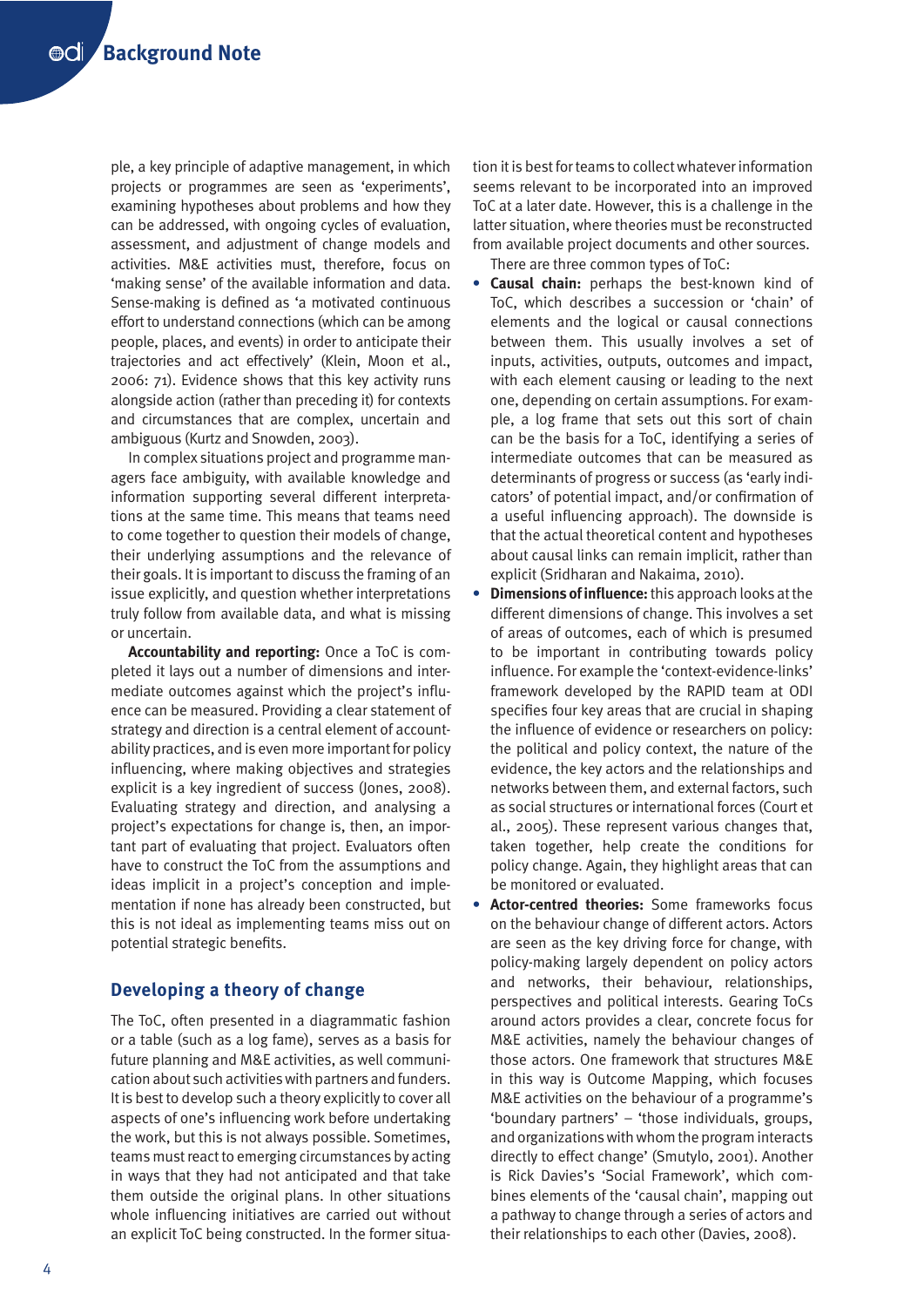There are various ways to combine different ideas about ToCs. The straightforward 'causal chain' model may be too linear or simplistic for understanding policy influence, and may force M&E into a straightjacket that does not reflect the dynamics of the specific context. Patricia Rogers provides a wealth of guidance about how to fit ToCs to complex challenges, such as incorporating simultaneous causal strands (two or more chains of events that are all required for the intervention to succeed) or alternative causal strands (where a programme could work through one or another path) (Rogers, 2008).

Another area for elaboration is the interaction with various different (potential) contexts. Both Pawson and Tilley argue that evaluation must consider how a programme may function by various different causal mechanisms which would interact with various potential contexts in order to produce an outcome (Pawson, 2002; Tilley, 2000). For example, the literature shows that the influence of research on policy will play out in very different ways depending on whether the government happens to have an interest in the issue, or capacity to respond (Carden, 2009). The emphasis should not be on making things highly intricate, but on trying to provide a realistic and intuitive model that clearly sets out a team's assumptions and ideas about change.

There are two important considerations for developing a ToC. First, **start with a picture of what drives change in the 'target'**. A good ToC should, where possible, draw on a realistic understanding of what forces tend to affect the desired target audience or outcome. This is an important opportunity to incorporate social science theory into the planning and M&E of policy influencing, but also crucial to establish realistic expectations about what can be achieved, and what degree of influence a particular programme may have exerted. Stachowiak (2007) presents six theories of policy change:

- *'Large Leaps' or Punctuated Equilibrium Theory*, like seismic evolutionary shifts, significant changes in policy and institutions can occur when the right conditions are in place.
- *'Coalition' Theory or Advocacy Coalition Framework*, where policy change happens through coordinated activity among a range of individuals with the same core policy beliefs.
- *'Policy Windows' or Agenda Setting*, where policy can be changed during a window of opportunity when advocates successfully connect two or more components of the policy process: the way a problem is defined, the policy solution to the problem or the political climate surrounding their issue.
- *'Messaging and Frameworks' or Prospect Theory*, where individuals' policy preferences or willing-

ness to accept them will vary, depending on how options are framed or presented.

- *'Power Politics' or Power Elites Theory*, where policy change is made by working directly with those with power to make decisions or influence decision making, and
- *'Grassroots' or Community Organising Theory*, where policy change is made through collective action by members of the community who work to change the problems affecting their lives.

Second, **link into this the way(s) that the project aims to influence the target**. A causal chain, or 'pathway' can then be linked into the model of what affects the target audience or outcome, to specify how the project or programme hopes to influence it. This could flow from the project outputs, to a chain of intermediate outcomes, to the wider and longer-term outcomes. Alternatively, coming to a case ex-post, the process would try to trace the key chains of events that lead towards final decisions or outcomes. It is likely that certain outcomes required for success are beyond the direct control of the individual project, programme or organisation.

While the project team is in charge of the inputs and resources, local actors will often become involved in activities and outputs, and any policy influencing activity is likely to be only one of a multitude of factors that influence outcomes and impact (Smutylo, 2001). It is also desirable for projects and programmes to gradually reduce their control over changes as the causal chain progresses, as change needs to be owned locally, rather than externally, to be sustainable, especially if these are questions of politics and policy.

In these situations, it may be wise to focus a good deal of the data collection, and accountability measures, on the sphere within which the project/ programme has a direct influence when developing a ToC, to provide more useful guidance for reporting and decision-making. Outcome Mapping, for example, focuses on the influence on partners with whom an organisation works directly.

## **What to measure and how**

There is a wide diversity in terms of what information is collected, when and how for the M&E of policy influence. These specifics will be based on the ToC for any particular policy influencing project.

This section draws on the earlier typology of different approaches to policy influencing to organise the literature on, and recommendations for, M&E. For each approach to influencing, this paper sets out (i) the typical sorts of activity involved, and (ii) typical ToCs, along with associated intermediate outcomes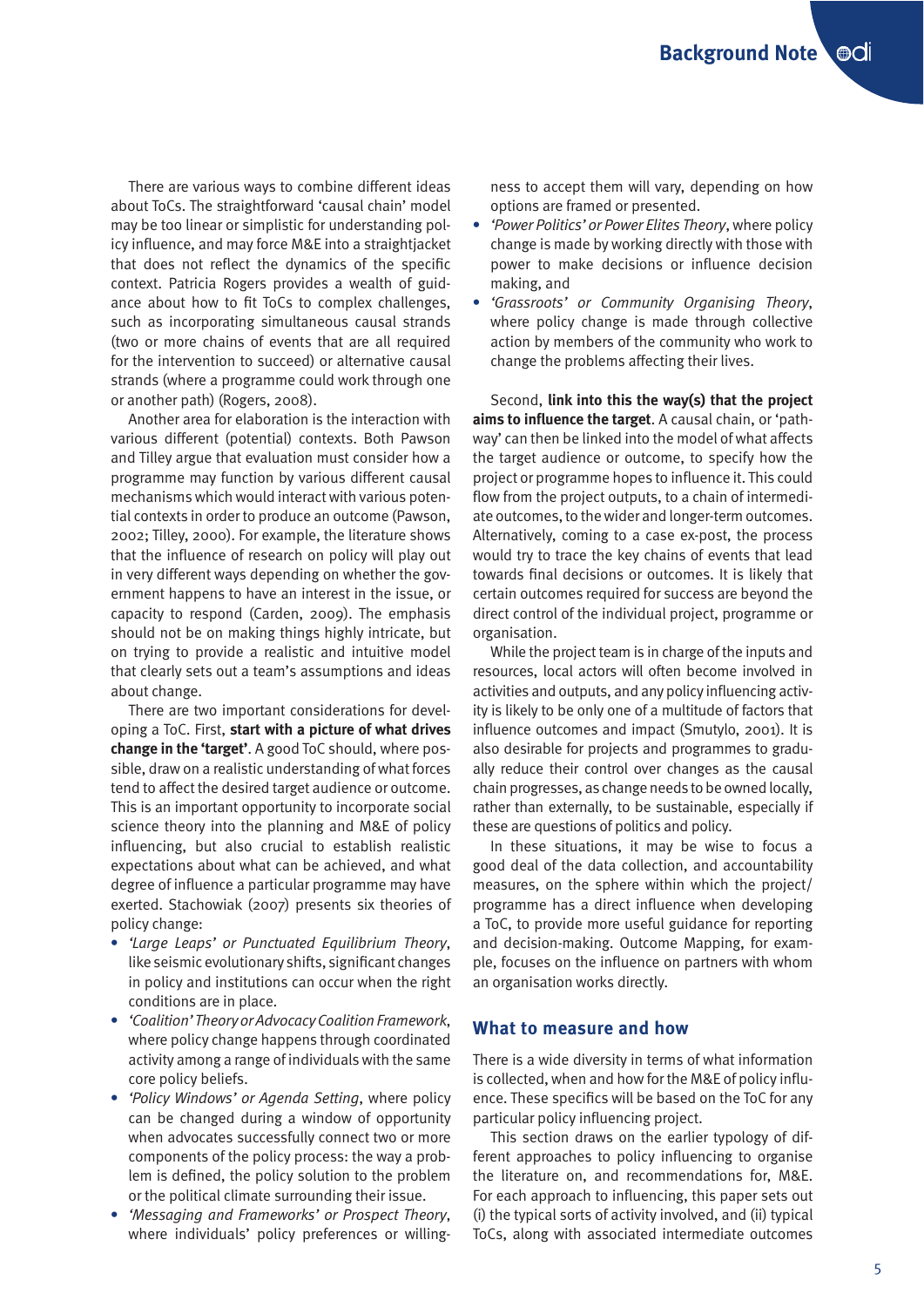to assess, and an overview of tools and methods to collect information on these outcomes. Just as these types of influencing are likely to overlap in a variety of situations, so will the relevant tools.

## **Evidence and advice**

**Typical activities:** In some situations, policy influencing activities are led by evidence and analysis, by principles of evidence-informed policy-making and providing knowledge-based inputs. An organisation might take the lead to promote innovative new policies and programmes among the donor community based on experiences with a pilot programme, or provide research and advisory support to a southern government to assist with a process of reform. Influencing work might proceed by commissioning or carrying out research, communicating the results of research through policy briefs and seminars, sharing research with decisionmakers in face to face meetings and involving them in the design and execution of the work.

For this type of influencing, it is relevant to draw upon the substantial literature about the non-academic impact of science and research and M&E of research communication. Much scientific and policyoriented research relies on public funds, and there is pressure to demonstrate its impact. As a result, there has been a considerable interest and methodological development in these fields.

**ToC, outcomes and tools:** One important perspective on how research and evidence influences policy uses a 'causal chain'-type ToC. Here, research activities lead to outputs (tangible goods and services, e.g. briefs, events), which lead to 'uptake', direct responses to the research (such as using it or quoting it), and then, further down the line, influence in terms of outcomes or impact – in other words, changes in behaviour and in people's lives.

Working around a 'causal chain' ToC, there are various methods to evaluate outputs, uptake and use. Evaluating **outputs** involves looking at the tangible products that are produced by a project/programme or institution to judge their quality, credibility, relevance, accessibility, and other factors that are associated with evidence that is influential.

 Evaluating outputs can include looking at academic articles, research reports, policy briefs, or websites. Various sets of criteria are available against which they can be judged (Hovland, 2007), and the review could be carried out by consultants and experts who are relatively independent of the influencing project, or using 'blind' reviewing methods common in academia. On the other hand, it may be more useful to a project to have reviews carried out by people who are part of, or who represent, the 'target audience' for their work.

Evaluating **uptake and use** involves looking at the extent to which research or advice is visibly 'picked up' and used by others, such as being cited in a government policy paper or mentioned in a newspaper.

- *Uptake logs*: this is simply a log (perhaps an email inbox or database) where comments, anecdotes and examples of 'uptake' or influence are recorded. This would be, essentially, a collection of informal and anecdotal evidence about the use of research or advice, but could provide useful ongoing monitoring and contribute to deeper analyses once a number of instances are accumulated.
- *New areas for citation analysis*: a more proactive approach to understanding uptake and use is citation analysis. In the academic field, this involves tracking citations in academic journals, but this can be expanded to cover other more policy-relevant areas such as websites, newspapers, international standards, training manuals, policy documents and operational guidelines.
- *User surveys*: large-scale questionnaires or smaller scale focus groups can be used to ascertain how much, and in what way, target audiences use and value the outputs provided.

While these tools can provide useful indications of the influence of evidence and advice, they will not always be reliable. First, analysing outputs may not always be the most useful way forward, because the quality and presentation of evidence may be only one small factor in determining its influence. Second, relying on indicators such as citations and references presents two problems. On the one hand, research will rarely be used directly, but often influences policymakers more gradually and in an amorphous way through 'enlightenment', by providing concepts and ideas. On the other hand, where research is quoted this may be tactical, to justify a political decision that has already been made and over which the actual research, in fact, had no actual influence.

For this reason, it will often be valuable to carry out more in-depth studies, using frameworks built around a more suitable framework for understanding the messy, political interactions that influence the use of knowledge in the policy process. These will generally involve carrying out interviews and participatory exercises with a variety of stakeholders, drawing on available grey and published literature, and carrying out a significant level of analysis on this 'raw data':

 *RAPID Outcome Assessment (ROA)*: drawing on the outcome mapping tool and the RAPID group's framework for understanding the influence of research on policy, this tool helps assess the contribution of a project's research and other activities on a policy or the policy environment. This is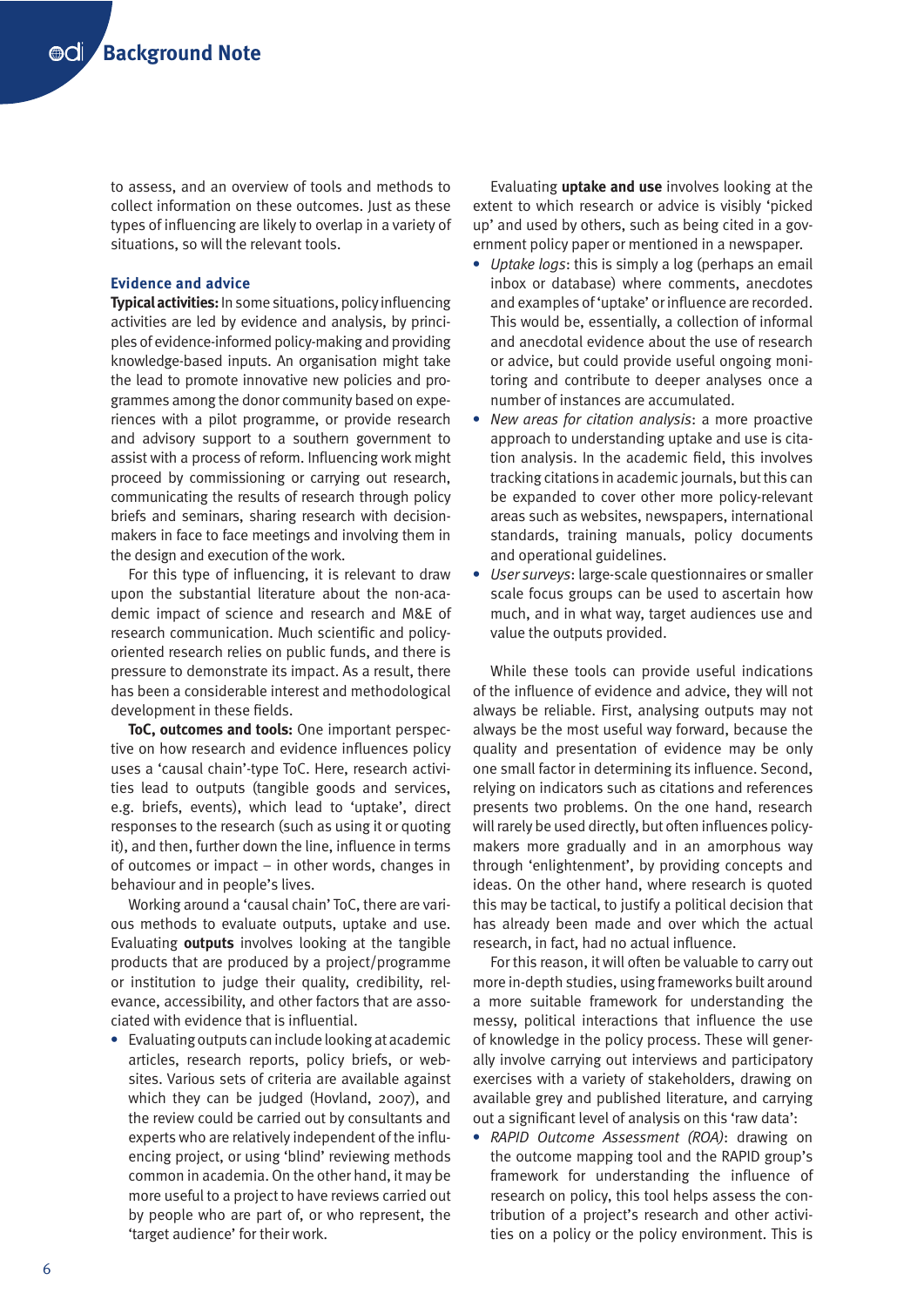done by: describing the context, the project, the key actors and their behaviour; how this changed over time; and what influence the project had over key behaviour changes. It requires an intensive workshop with team members and, ideally, project partners, as well as analysis and write-up.

- *Episode studies*: these involve 'tracking back' from a policy change, understanding the multitude of forces, events, documents and decisions involved in producing that change. This requires constructing a narrative about what led to the policy change in question, before assessing the relative role of research in that narrative.
- *Most significant change (MSC)*: this involves the collection of significant change stories from a variety of stakeholders, and the systematic selection of the most significant stories by panels of designated stakeholders or staff. This encourages a form of ongoing and indirect monitoring of the work carried out. MSC also gives a project, programme or institution a better understanding of whether and how it is achieving its purposes.

#### **Public campaigns and advocacy**

**Typical activities:** Some approaches to policy influencing target large numbers of individuals, or the political debate on an issue, through public messaging and campaigning. They might try to build up public support for a new policy, using public meetings and speeches to communicate the rationale for a proposed reform, or using television and radio to raise public awareness of an issue. This is about trying to influence change from the 'outside' track, rather than in closed meetings with decision-makers. An organisation might work through messaging in the media, public events, speeches and meetings and building national and sub-national coalitions. Such approaches often mobilise a number of initiatives at the same time.

This type of approach to policy influence has been undertaken by civil society groups worldwide for decades, working to influence national policy debates and public will. There is also a wealth of experience in public communication campaigns aimed at individual behaviour change and 'public education'. There are many ways to solicit relevant information for the running of these campaigns, but it is not easy to ascertain the precise amount of influence that a particular programme has had. With factors as multifaceted as the public dialogue on an issue, and for outcomes such as 'public attitudes and beliefs', which are affected by so many factors, distinguishing the effects of one single campaign is still extremely difficult, and there are few rigorous methods for this.

**ToC, outcomes and tools:** In general, public campaigns

hope to achieve influence either through delivering messages directly to an audience, or through placement in the media.

The importance of monitoring and understanding **target audiences** cannot be underestimated for this sort of work, and is crucial for the planning of a project, for strategic adaptations during the project, and for evaluation afterwards. Based on various models of behaviour change and public interest in political issues, a number of outcomes may be of relevance: awareness of an issue or campaign, perception of saliency or importance of an issue, attitudes, norms and standards of behaviour, and actual behaviour. There are a number of ways to ascertain this information:

- *Surveys* can be used to gauge attitudes of particular audiences, and to make judgements about how these change over time and the influence of a project over them. Because of the large number of people targeted by campaigns, quasi-experimental methods can sometimes be used, given the large number of people targeted by campaigns. This would include, for example, cases where the same people are targeted a number of times, where a campaign has a staged implementation or rollout, or where there is a clear way to determine the exposure of segments of the population (e.g. the number of people who have televisions, in the case of a television broadcast). Rolling sample surveys, where a random selection of people in the target audience are surveyed at regular intervals, are another way to keep track of changes over time (although less useful for determining attribution).
- *Focus group discussions* are a key tool for understanding the perspectives of a target audience on an issue, idea or event, and what drives that audience. If facilitated effectively, they can provide richer and deeper information than surveys, although with less information about 'coverage'. While there are less sophisticated methods to determine influence or attribution, attitudes can be assessed at different points in time, or groups could be asked for their specific opinions about a campaign.
- *Direct responses and informants* represent a 'light touch' way to track influence on a target audience. One method is to track the number of enquiries received from the audience, or the number attending public meetings. Another could be to interview individuals who are judged to be 'well placed' to assess a particular target audience.

It is often crucial to monitor **the media**. Increased coverage in the media is likely to help messages to get through to the target audience more consistently or more frequently, and there are a number of ways to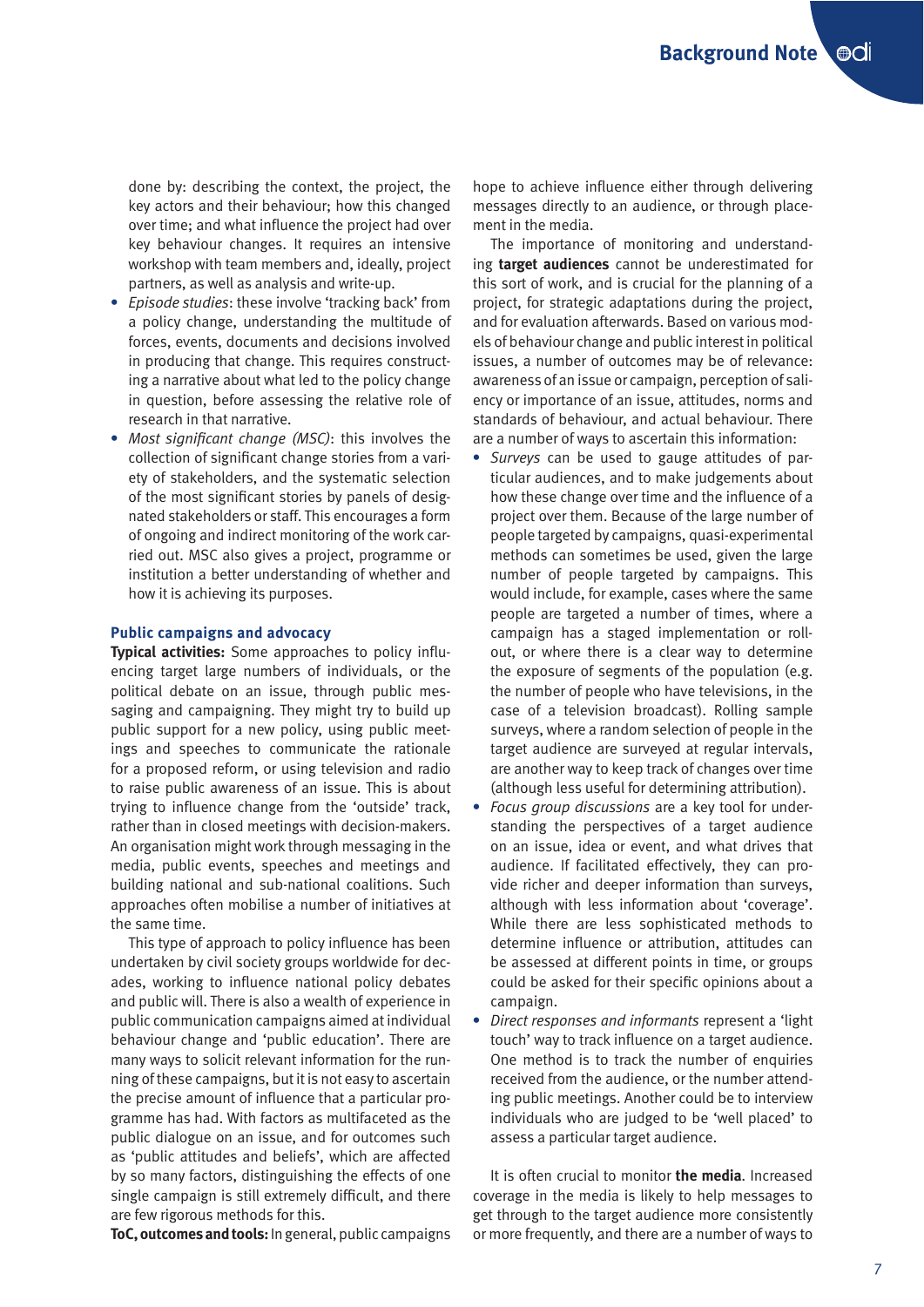measure this. In addition, the way in which the media presents or discusses certain issues can be crucial, as this is thought to be a strong determinant of the public attitudes on the issue. The following tools may be useful:

- *Media tracking logs* can be simple forms that allow project staff to record how campaigns or issues are covered in the media quickly and easily. This could mean keeping quotes, newspaper cuttings, and information about date and time of reference, for example.
- *Media assessments* are more pro-active, assessing the extent to which an issue/campaign is covered. This could involve tracking column inches in newspapers, air time on television or radio, or monitoring hits on a website. These could be combined with additional information to get a richer understanding of the influence on the media, such as calculating the estimated audience figures for a programme that features the campaign, or the amount of money column inches would have cost if paid for through advertising.

Understanding the **link between** the **information presented** in the media and the **effect on the target audience** is an extremely difficult area. This is about understanding how people receive information in their everyday lives or in their jobs, and what determines how it affects them. There is plenty of social science theory in this area, such as Tversky and Kahneman's 'framing theory' (Tversky and Kahneman, 1981), which shows how the way in which the media communicates information triggers certain meanings and interpretations, but it is difficult to test these causal links and processes robustly. The possible approaches include:

- *Exposure*: measuring exposure means looking at the degree to which the target audience has encountered a campaign, how many times they were exposed, and whether they paid attention. Interviews and surveys could be used to see whether people recall a particular message or campaign, and simple figures about readership of papers, and ownership of televisions/radios can be a useful guide.
- *Framing analysis*: this means looking at how issues are presented or discussed, by reviewing the key themes, metaphors, arguments and descriptions in a given media (newspaper, websites, etc.). This is based on framing theory, which indicates that these issues are a key component of the way in which people are influenced by the media. This can then be compared to the campaign's take on an issue, and the language it uses, and the change in framing over time can give important M&E information. Aside

from exposure and framing analyses, there are very few tools that can give information about the link between media coverage and public attitudes.

#### **Lobbying approaches**

**Typical activities:** The primary means of influencing policy is often direct interaction with decision-makers, allies and other key players. This might include participation in negotiations or meetings, direct communications with government ministers, or informal discussions with partners and other contacts. Teams will work to influence through persuasion, negotiation and lobbying. In more formal spaces this may be conducted through evidence-based dialogue, while in other channels this will require more informal discussions and debate. Projects will draw on the relationships staff have with various contacts, and will use budget support and other material incentives to influence proceedings directly or, more often, indirectly.

It has long been recognised that this sort of activity is crucial to shape the course of policy. Some research has found that face-to-face personal interaction is the strongest factor in facilitating the use of particular policy ideas or evidence (Innvaer et al., 2002). However, there is little literature on M&E for this interaction. There are, in general, strong incentives against the sharing of good practice in this area, as well as obstacles to recording related knowledge and information. However, some guidance can be drawn from professional lobbyists and negotiators, and 'good practice' for systematically managing work (and reporting to clients) in these fields. While M&E tends to be carried out informally, if at all, this work relies on seeking out and reacting to information on some key factors. Expectations about what kind of M&E can be carried out in these contexts need to be adjusted accordingly.

**ToC, outcomes and tools:** ToCs for this kind of influencing activity are based on actors, the relationships between them, and the institutions within which they work. One review of successful lobbying has found that, in addition to clear and focused policy goals, the key strategic capacities required are identifying natural allies, developing relationships and credibility with policy actors, and understanding the nature of the policy process and institutional access (Coen, 2002). McGrath, however, argues that the lobbyist's key working tools are: the monitoring of key players and decision-makers, including their personal history, perspectives and interests; and building coalitions and alliances (often highly temporary) around particular policy goals (McGrath, 2002).

Another example comes from Gladwell, who argues that the spread of influence relies on three types of people: connectors -- networkers who know who to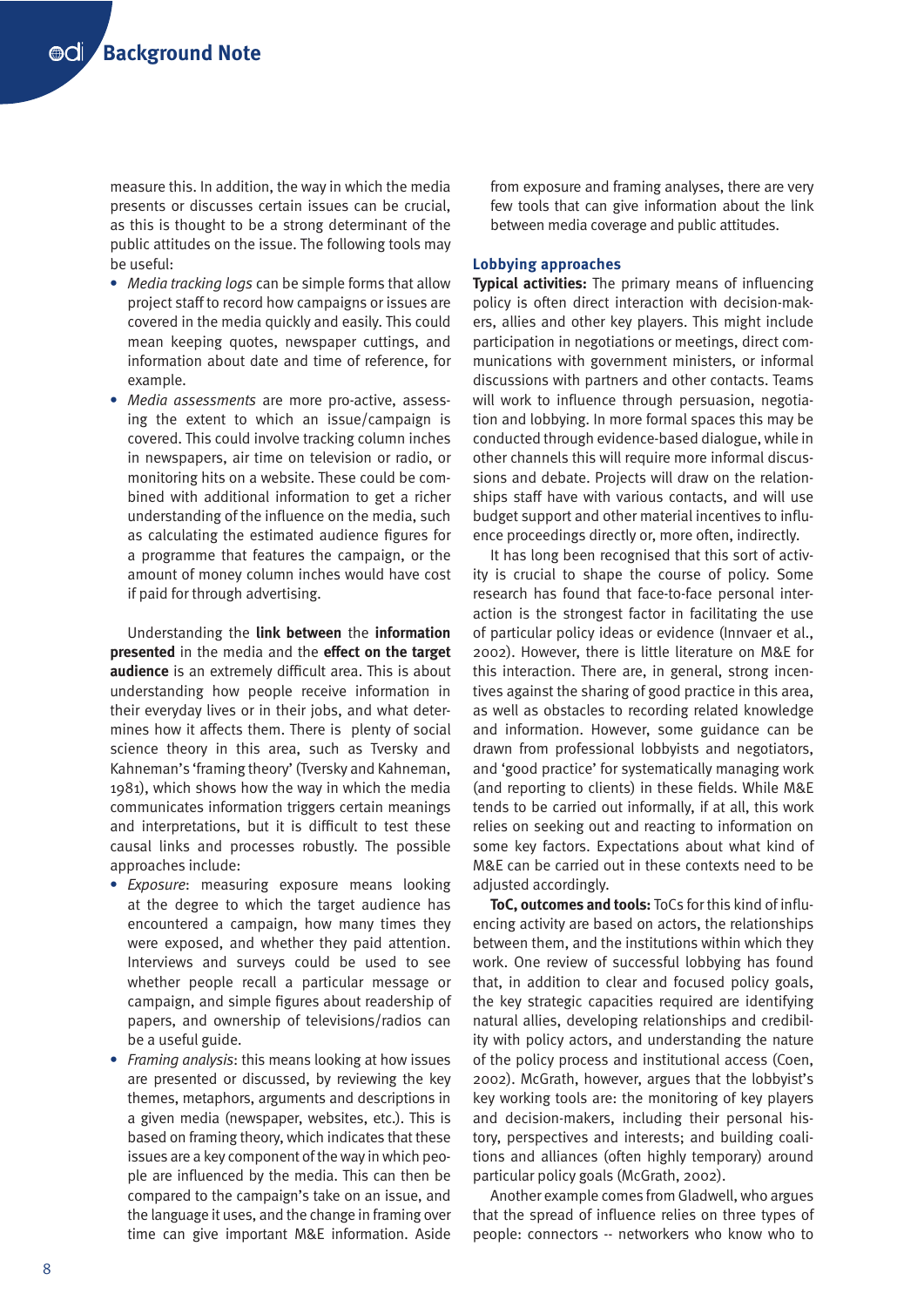pass information to and who are respected enough to influence key players; mavens – information specialists, who acquire information and educate others; and salespeople – powerful, charismatic and persuasive individuals who are trusted, believed and listened to (Gladwell, 2000).

Therefore, **keeping systematic track of the various actors**, their interests, ideologies, capacities, their alignment with programme goals, and their relationships with other players, and how all of these change, **is central to managing this type of influencing**, and should be the **basis for measuring and understanding one's influence**. And understanding the key institutions and spaces, and how they affect decisionmaking is also crucial – different spaces may shape what kind of policy outcome will occur, based on the structure and rules of dialogue and decision-making.

It is not easy. This work takes place in highly fluid contexts, based very much on tacit knowledge and experience, and split-second subjective judgements about, and reactions to, people's attitudes, emotions, positions and perspectives. Expectations about how formalised and standardised M&E can be in such situations must be duly adjusted, and determining attribution is simply not feasible in these contexts. Having said this, there are some tools and approaches that can help:

- *Recording observations from meetings and negotiations* is a useful and low-cost activity. This could be done simply by storing emails, meeting minutes or back-to-office reports, or using meeting observation checklists to record how particular issues are covered, or how different actors behaved. For a slightly more in-depth analysis, an 'after action review' (a tool designed to help teams come together to reflect on a task, activity or project in an open and honest fashion) could be carried out with the project team to discuss what happened, why, and what can be learned.
- *Tracking people and relationships* and the project's interactions with them is another key area. Literature on policy networks shows the importance of 'policy champions' and 'opinion leaders' who can facilitate the uptake of certain policies (Greenhalgh et al., 2004). Simple tracking forms could be used to record what actions have been taken with them and when. Tracking the quality of relationships and access to such people provides important information for managing influencing work as well as indications about the credibility and influence of the project. A more comprehensive approach could be to keep spreadsheets or a database on various key actors (including more than just champions), including political intelligence information about

their job, their position in decision-making processes, and their perspectives and interests, as well as recording interactions with them.

- *Interviewing informants*. Building up an 'information network' is seen as essential to effective lobbying (Lehmann, 2003), and is a useful avenue for understanding a project's influence on policy. Interviewing people with knowledge about the institutions and processes, or particular actors with whom the project is working, can provide invaluable guidance. These could be people with technical expertise on an institution, who have years of experience with a particular individual or organisation, or who are well-placed in terms of their role in decision-making processes. Identifying who may be able to provide information relevant for the project should be done as early as possible, and relationships built up, as the project may need to rely on them to be their 'eyes and ears' in many situations where knowledge is quite politicised. Natural allies in lobbying efforts could be used this way, and tools for 'horizontal evaluation' may be effective or simply surveys about advocacy efforts.
- *In-depth analysis*: a variety of tools could provide richer information about the influence of lobbying efforts: the alignment-interests-influence matrix (AIIM) synthesises perspectives and evidence on different actors' relationship to project goals (and how this changes over time). Social network analysis could function as a way of measuring and understanding actors' relationships with each other and how they share information or resources. And power analysis or political economy analysis provides tools to look into the workings of decision-making institutions. Three promising tools that have been used in the EU context could provide interesting avenues here: process tracing, which attempts to uncover the steps through which meetings and other events led to, and caused, outcomes; attributed influence, where observers of key spaces in the policy process are surveyed on their judgement of the influence of a particular actor or action; and preference attainment, where the influence of actors is judged by the extent to which final policy outcomes reflect their 'ideal' positions (Duer, 2008).

# **Conclusions**

Monitoring and evaluating policy influencing activities presents a number of unique and significant challenges. Certain factors cannot be overcome – the process of policy-making will never be simple enough to be amenable to the statistical methods required to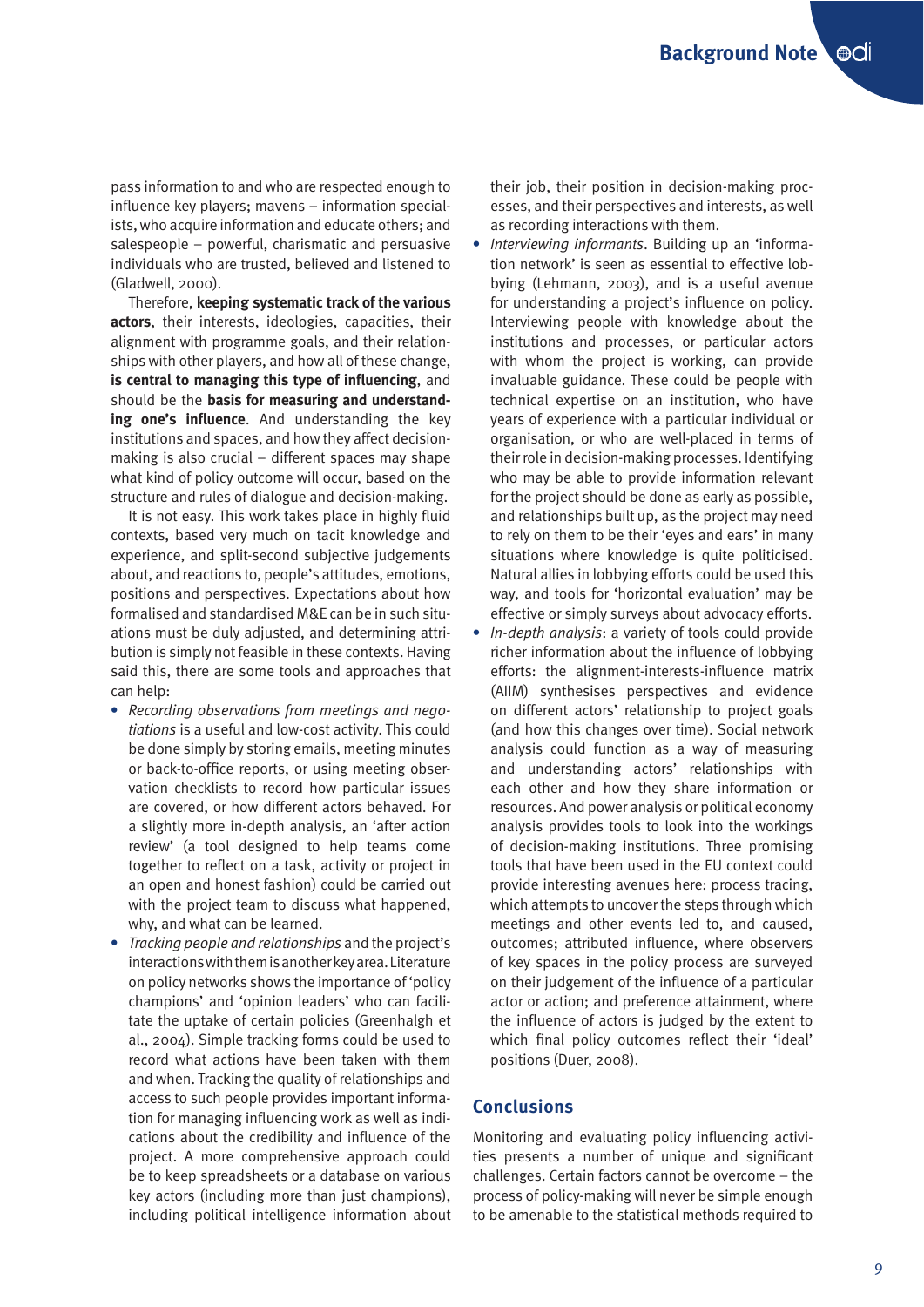| influencing approach             | <b>Outcomes: what to measure</b>                       | <b>How: tools</b>                                                                      |
|----------------------------------|--------------------------------------------------------|----------------------------------------------------------------------------------------|
| Evidence and advice              | Outputs                                                | Evaluating research reports, policy briefs and websites                                |
|                                  | Uptake and use                                         | Logs; new areas for citation analysis; user surveys                                    |
|                                  | Influence                                              | RAPID outcome assessment; Episode studies; Most Significant<br>Change                  |
| Public campaigns and<br>advocacy | Target audience attitudes, behaviour, etc              | Surveys, focus groups, direct responses                                                |
|                                  | Media attention                                        | Media tracking logs, media assessment                                                  |
|                                  | Media framing and influence                            | Framing analysis; coverage                                                             |
| Lobbying approaches              | Actors; relationships; policy process and institutions | Recording meetings; tracking people; interviewing key<br>informants; probing influence |

# **Table 2: Tools for M&E of policy influencing**

rigorously prove the 'impact' of a particular intervention. However there are many ways to overcome most of the challenges in a way that allows useful information to be generated, that can be used to good effect to improve programmes, and provide accountability for funds.

'This is not rocket science', to use a common saying, and many approaches involve quite straightforward tools that do not require high levels of technical skill to use. The key is for policy influencing teams to recognise the value of M&E to their work, and to incorporate it into their practices from the beginning of a project or programme.

Some general recommendations can be made for the M&E of policy influence:

 Collecting information, monitoring target audiences, making judgements about level of influence (and so on) are time-consuming and tricky activities, while staff carrying out policy influencing activities tend to already be overstretched and under-resourced. It is crucial, therefore, to ensure that any effort spent carrying out this M&E is time well spent. Any systems developed should ensure that information collected can have multiple uses (e.g. both for decision-making and, later, reporting), and that it is integrated with, and draws on, any information or knowledge produced during the planning stage of a project.

- It is important to develop some kind of theory of change (ToC) as early as possible in the planning stage of an influencing project. This sets the overall framework for M&E, giving teams a way to categorise and make sense of available information throughout the project, and a basis for more in-depth studies by external evaluators during or after the intervention.
- A number of well-known tools can be used to collect relevant data opportunistically or at periodic intervals throughout the policy influencing work. If these can be selected and integrated into programme management from the outset, they will be useful for decision-making throughout the work, and become a useful resource to be visited after the end of a project. The tools listed in Table 2 are useful for each influencing approach.

Written by Harry Jones, ODI Research Officer (h.jones@odi.org. uk). The author wishes to thank the interviewees who contributed their time and provided invaluable insights: David Levinthal (the Centre for Responsive Politics), Antonella Mancini (independent consultant), Caroline de Cock (LobbyPlanet), Mike MacDonald (Independent consultant), and Joe McNamee (independent consultant).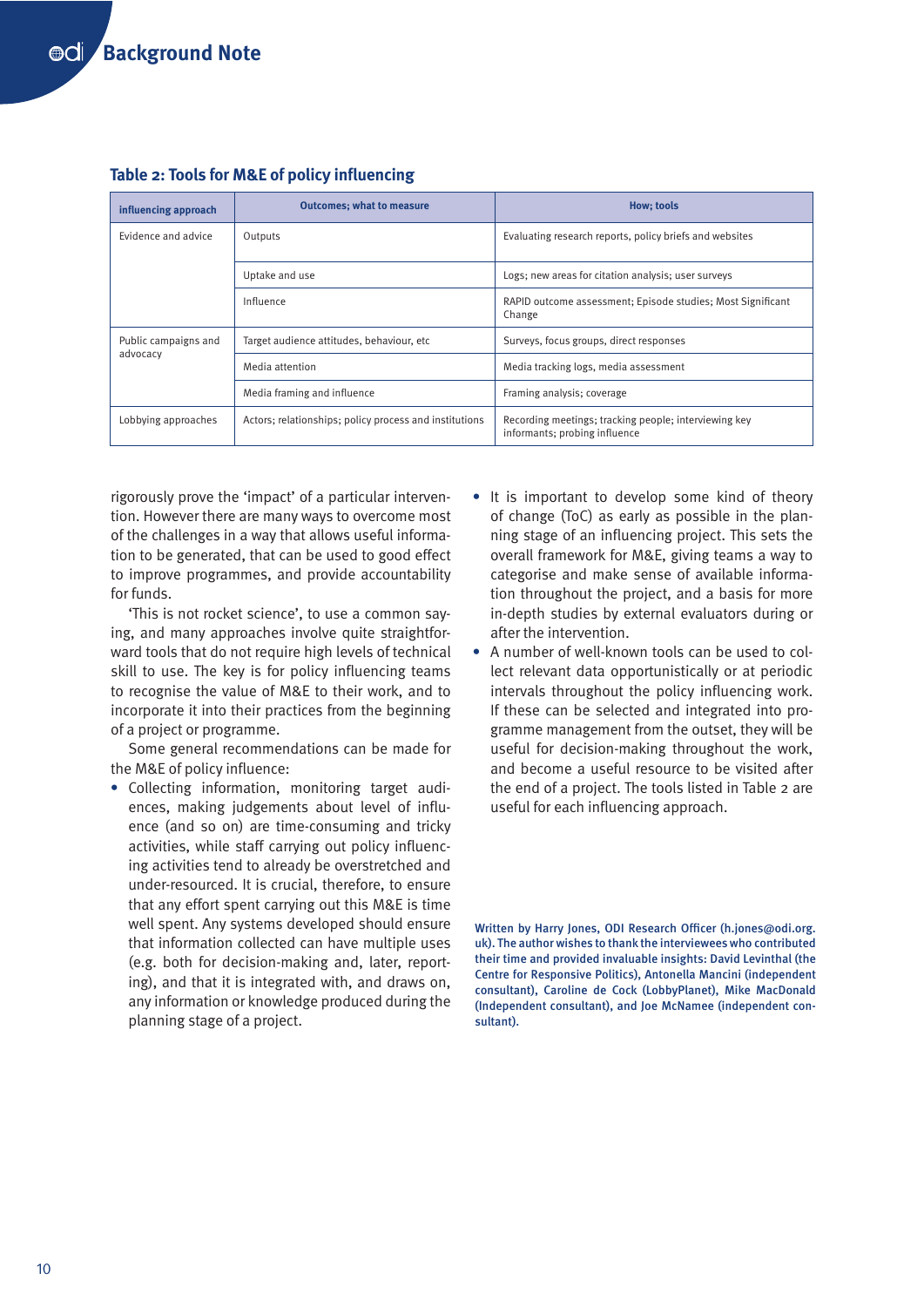## **References**

- Ajzen, I. and Fishbein, M. (1980) *Understanding attitudes and predicting social behaviour*. Upper Saddle River, NJ: Prentice Hall.
- Carden, F. (2009) *Knowledge to policy: making the most of development research.* Ottowa: IDRC.
- Chapman, J. and Mancini, A. (eds) (2005) *Critical webs of power and change: resource pack for planning, reflection and learning in people-centred advocacy*. Action Aid (http:// moodle.vsoint.org/file.php/1/moddata/data/6/10/166/ CRITICAL\_WEBS\_booklet.pdf).
- Clarke, J., Mendizabal, E., Leturque, H., Walford, V. and Pearson, M. (2010) *DFID influencing in the health sector: A preliminary assessment of cost effectiveness.* DFID Working Paper 33. London: DFID.
- Coen, D. (2002) 'Business interests and European Integration', in Balme, R., Chabanet, D. and Wright, V. (eds) L'action collective en Europe, Sciences Po Press, Paris.
- Coffman, J. (2007) 'Evaluation based on theories of policy process', *The evaluation exchange*, vol.XIII, no. 1&2, Spring (www.hfrp.org/evaluation/the-evaluation-exchange/issuearchive/advocacy-and-policy-change/evaluation-based-ontheories-of-the-policy-process).
- Court, J., Hovland, I. and Young, J. (2005) *Bridging Research and Policy in Development: evidence and the change process*. ITDG/Practical Action.
- Davies, R. (2008) 'The Social framework as an alternative to the logical framework' (http://mande.co.uk/2008/topicbibliographies/networksanalysisandevaluation/the-socialframework-as-an-alternative-to-the-logical-framework/).
- DFID (2010) 'HTN on How to plan an influencing approach to multilateral organisations'. London: DFID.
- Duer, A. (2008) 'Measuring Interest Group Influence in the EU: A Note on Methodology', in *European Union Politics*, Vol. 9, No. 4, 559-576.
- Ekboir, J. (2003) 'Why impact analysis should not be used for research evaluation and what the alternatives are', *Agricultural systems* 78: 166-184 (www.sciencedirect.com/science/article/ B6T3W-49D2CX0-1/2/8202e4134825afebcf61030745846fc2).
- Gladwell, M. (2000) *The Tipping Point: how little things can make a big difference.* Back Bay Books.
- Greenhalgh, T., Kyriakidou, O. and Peacock, R. (2004) 'How to Spread Good Ideas: A systematic review of the literature on diffusion, dissemination and sustainability of innovations in health service delivery and organisation'. Report for the National Co-ordinating Centre for NHS Service Delivery and Organisation R & D (NCCSDO), April (www.sdo.nihr.ac.uk/files/ project/38-final-report.pdf).
- Innvaer, S., Vist, G., Trommald, M. and Oxman, A. (2002) 'Health Policy-makers' perceptions of their use of evidence', *Journal of Health Services Research and Policy*, vol.7 no.4, p239-244.
- Iverson, A. (2003) 'Attribution and Aid Evaluation in International Development: A Literature Review', for the International Development Research Centre Evaluation Unit, May (www.idrc. ca/uploads/user-S/10557699520iverson-final2.doc).
- Jones, H. and Mendizabal, E. (2010) 'Strengthening learning from research and evaluation: going with the grain', report for IACDI. London: ODI.
- Jones, N. with Villar, E. (2008) 'Situating children in international development policy: challengs involved in successful evidence-informed policy influencing' in *Evidence and Policy*, vol4, no.1: p53-73.
- Keck, M. and Sikkink, K. (1998) *Activists beyond borders: advocacy networks in international politics.* Ithaca, NY: Cornell University Press.
- Kingdon, J. (1995) *Agendas, alternatives, and public policies.* New York: Longman.
- Klein, G., Moon, B., et al. (2006) 'Making sense of sensemaking 1: alternative perspectives', *Intelligent Systems* 21(4): 70-73.

Lehmann, W. (2003) *Lobbying in the European Union: Current rules and practices*. European Parliament working paper, Luxembourg (http://ec.europa.eu/civil society/interest groups/docs/workingdocparl.pdf).

- McGrath, C. (2002) 'Comparative lobbying practices: Washington, London, Brussels' (www.psa.ac.uk/journals/pdf/5/2002/ mcgrath2.pdf ).
- Nielson, S. (2001) 'Knowledge Utilization and Public Policy Processes: A Literature Review', IDRC supported research and its influence on public policy, IDRC Evaluation Unit (www.idrc. ca/uploads/user-S/105223752702-literature\_review\_final11\_ by\_Neilson.doc).
- Pawson, R. (2002) 'Evidence-based policy: the promise of "realist synthesis"', *Evaluation* 8(3) 340-358.
- Reisman, J., Gienapp, A. and Stachowiak, S. (2007a) 'A Guide to Measuring Advocacy and Policy'. Baltimore: Organisational Research Services (www.organizationalresearch.com/ publications/a\_guide\_to\_measuring\_advocacy\_and\_policy. pdf ).
- Rogers, P. (2008) 'Using Programme Theory to Evaluate Complicated and Complex Aspects of Interventions', *Evaluation* Vol 14(1): 29-48.
- Smutylo, T. (2001) 'Crouching Impact, Hidden Attribution:Overcoming Threats to Learning in Development Programs', IDRC (www.crdi.ca/uploads/user-S/10899909431CROUCHING\_IMPACT.pdf).
- Spaapen, J., Dijstelbloem and Wamelink, F. (2007) *Evaluating Research in Context: a method for comprehensive assessment.* Den. Haag: COS.
- Stachowiak, S. (2007) 'Pathways for change: 6 theories about how policy change happens, Organisational research services'.
- Start, D. and Hovland, I. (2004) *Tools for policy impact: a handbook for researchers.* London: ODI (www.odi.org.uk/ resources/download/156.pdf).
- Tilley, N. (2000) 'Realistic evaluation: an overview, Paper presented at the Founding Conference of the Danish', *Evaluation Society*, September (http://fm8-10042.nt.uni2.dk/ pdf/Nick%2oTilley.pdf).
- Tversky, A. and Kahneman, D. (1981) 'The framing of decisions and the psychology of choice', *Science*, 211, 453-458.
- Whelan, J. (2008) *Advocacy evaluation: review and opportunities*. Brisbane, AU: The Change Agency.